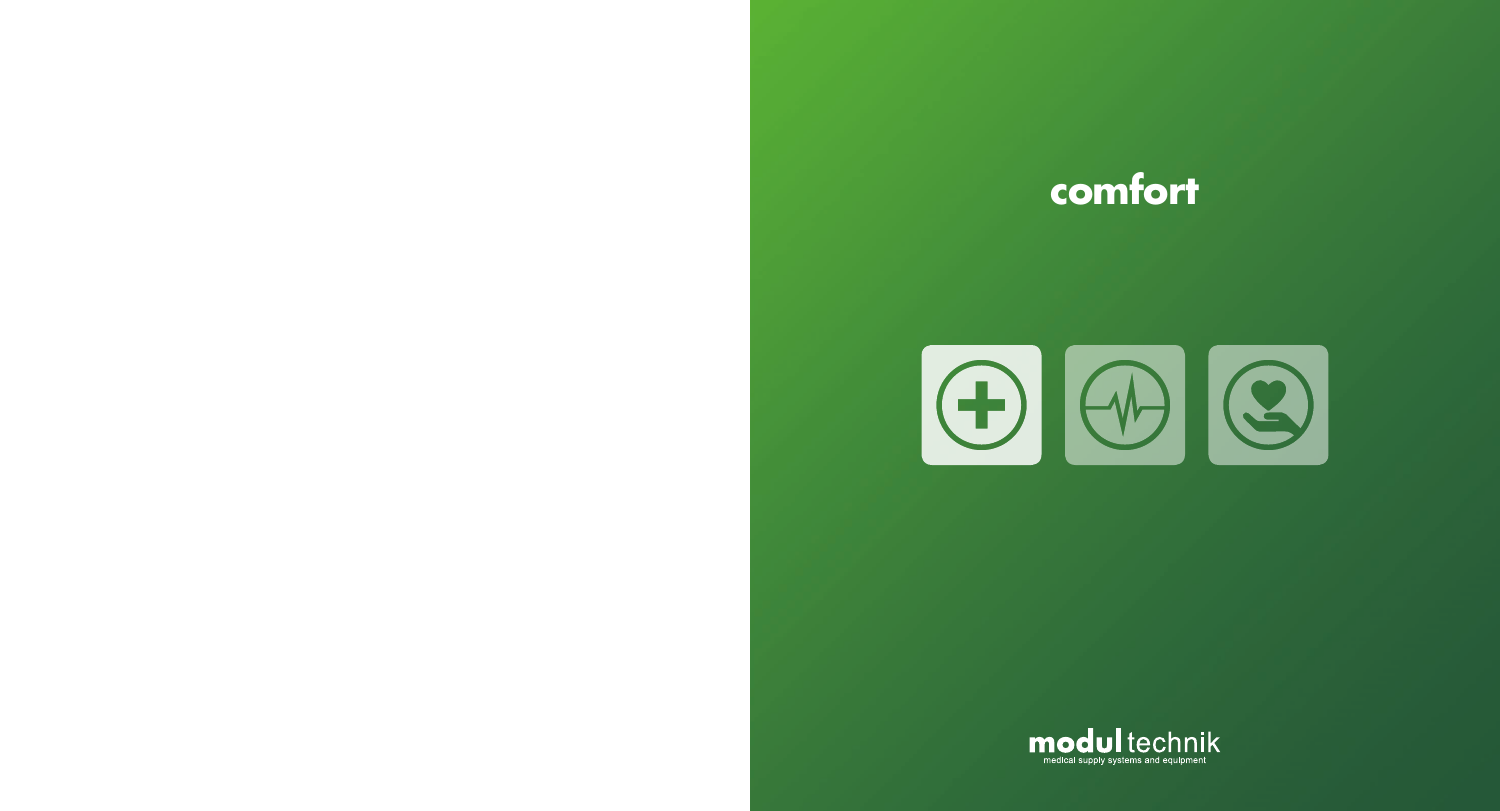What makes the medical supply units from **modul** technik so special? Actually everything! This is because our Class B medical products are modular in their design and can be easily and cost-effectively adjusted through combinations and customisations to the most diverse areas of application.

This is how we meet all the essential requirements for the optimum supply of the patient place with low and high voltage current, data and communications technologies and medical gases, and thereby enable the adaptation of diverse medical apparatus. Our individual design options as regards the colour, material and image motifs applied make each unit that we deliver a unique, connection-ready device.

Our ideal scenario is when we can work closely with you early in the planning phase of your facility. Then we can give architects and planners valuable and project-specific advice and assistance, saving you both time and effort.

All our basic modules are made from high-quality aluminium with its inherent long durability and ease of use. The powder coatings of all extruded aluminium profiles take specific hospital hygiene requirements into account and can be supplied in any colour you want from the RAL or NCS colour scale.

For those areas where particular comfort is to be provided, we also use wood décor and decorative graphics to transform a technical assistance device into an elegant piece of furniture. You can choose from our standard range or choose whatever you want. Whether you want atmospheric photos, artistic graphics, paintings or image-text combinations, we create all graphics in high-resolution, brilliant quality digital printing.

It goes without saying that all our products meet the "Essential Requirements" of EU Directive 93/42/EEC and are manufactured according to DIN EN ISO 11197. Our products only leave our premises after rigorous final testing for functionality and workmanship quality. This is also guaranteed by our quality management system that is certified according to DIN EN ISO 9001 and DIN EN ISO 13485.

# **OUR MODULAR CONCEPT: FLEXIBLE COMBINATIONS AND TOTALLY CUSTOMISABLE!**

# **STANDARD DESIGN**

You do not have any customisation requirements and simply want to install proven and well-tested systems. Then we recommend our standard units to you which are described in more detail in an information box on many product pages. We can offer you these standard products at special conditions.

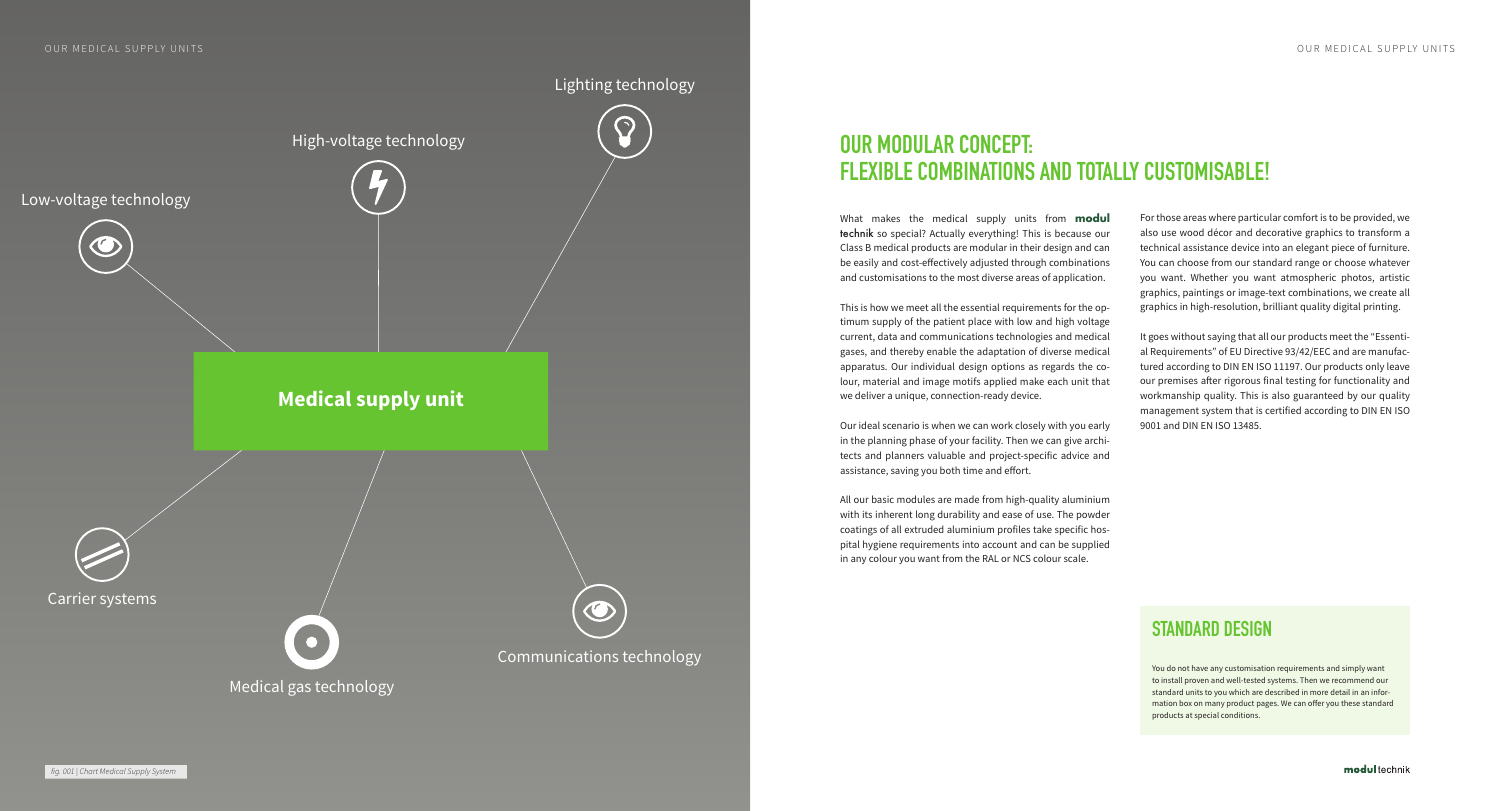## **GENERAL EQUIPMENT HIGH-VOLTAGE TECHNOLOGY**



The medical supply unit can be equipped with both earthed sockets (230 V/16 A with control light) and with CEE sockets (230 V/16 A 3 pole or 400 V/16 A 5-pole). The brand, number and electric circuit types of the installation elements and the voltage type of the supply voltage are specified depending on the project. Potential equalisation sockets can also be specified in accordance with the number of sockets.

As a preference PEHA COMPACTA safety sockets are installed.

Custom installation of additional elements is also possible. The electrical connecting terminal block is factory-installed and wired to the electrical equipment.

## **GENERAL EQUIPMENT MEDICAL GAS TECHNOLOGY**

 $\odot$ **COMMUNICATIONS TECHNOLOGY**



The medical supply unit is connected to the on-site medical gas supply at the central feed-in point. Current is usually supplied to the media either laterally, at the back or from the top directly into the respective media-specific channels or ceiling columns. The copper pipes installed inside the supply unit meet the quality requirements for medical gases according to DIN EN ISO 7396-1.

 $\bullet$ 

If required, the system is delivered ready for use with integrated tapping points according to DIN EN ISO 9170-1 and DIN EN ISO 9170-2. Market-available brands such as DRÄGER, GREG-GERSEN, HEYER, MEDAP or other country-specific brands can be installed. Based on the specific project, the specialist planners will decide whether single or dual-circuit systems are to be used.

# **GENERAL EQUIPMENT MONITORING AND**

The connection sockets for monitors and patient monitoring devices are usually provided by the operator. In other cases we can arrange for delivery in consultation with the planners. Whereas specialist companies connect the monitor systems, we of course install all connector systems, sockets and IT inputs in accordance with manufacturer specifications. This is the best possible preparation for a fast and smooth apparatus connection after the installation of the supply unit.

The medical supply unit can be assembled and fixed to both solid and lightweight construction walls. For lightweight construction walls an additional supporting structure is required on-site. For ceiling-suspended supply units, supporting structures are used based on the specific project.

## **GENERAL EQUIPMENT APPARATUS CARRIER SYSTEM G 1000**

A high-quality electrostatic powder coating has been applied to the surface. Blank parts are made of anodised aluminium or stainless steel. The plastic components are cleaning and disinfectant-resistant.

The apparatus carrier system (25x10 mm) is used to attach medical accessories such as flowmeters, catheter baskets, examination lights and much more. Consult our comprehensive Accessories Catalogue for a wide range of equipment options.

## **GENERAL EQUIPMENT LIGHTING TECHNOLOGY**



There are many different lighting technology options available for the optimum lighting of the workplace and for the patient environment.

These include lamps for indirect general lighting, reading and examination lighting and lamps to provide lighting orientation. All technical data and lighting options can be found in the table on the respective product page.

Lighting modules meet the standards listed in DIN 5035 "Interior room lighting by artificial light" - Part 3, lighting in hospitals and in DIN EN ISO 11197. The lighting modules used in 2E user group rooms are generally equipped with low-stray field ballasts and are subjected to an EMC test.

Furthermore, many units can also be equipped with the bio-dynamically effective Visual Timing Light. More information on this can be found in the next chapter.

# **GENERAL EQUIPMENT FEATURES**

## **ACCESSORIES**

Our comprehensive range of accessories means you can set up your work area exactly as you want it. Consult our Accessories Catalogue to find out about the wide range of options available to you.

## **MAINTENANCE AND REPAIR**

The system must be maintained for the first time after 5 years and then after every 2 years. A contractual service agreement can be concluded for the maintenance work if required. More information can be found in the respective operating instructions.

### **ASSEMBLY**

## **CLEANING**

The supply unit can be cleaned with standard cleaning agents and disinfected with alcohol-free disinfectants.

## **ASSEMBLY, CLEANING, MAINTENANCE AND REPAIR**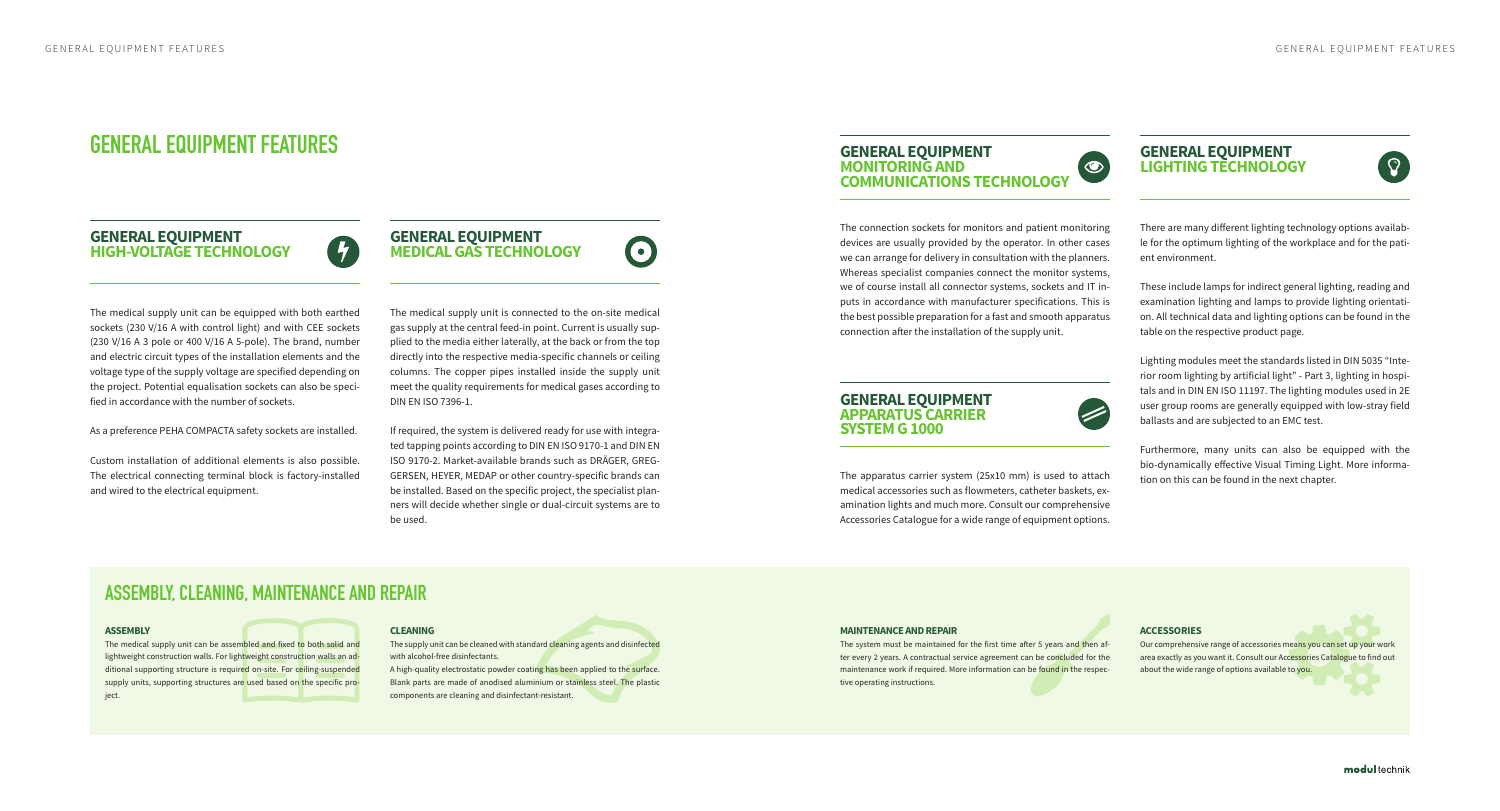# **FOR PATIENTS AND STAFF**

Modern wall design or medical supply unit? In the **comfort** model the eye is initially drawn to the high-quality real wood veneer finish of the surfaces or to the individually selectable graphics or photo images.

That this is a sophisticated medical supply system with all the necessary and individually combinable media connections, is hard to believe even at second glance. Only 65 mm in height, **comfort** is only slightly thicker than a wall painting yet inclu des everything that is required in Normal Care.



The connections are easily accessible and at optimum wor king height on the front of the decorative unit. On request the connector panel can be concealed by a matching slide cover. One hand movement and the technology completely disap pears, and with another everything is immediately accessible.

You can also use **comfort** to be creative with patient and room lighting as there are many tasteful designs of lighting systems to choose from.

**comfort**? Of course! Coming to your nursing rooms soon!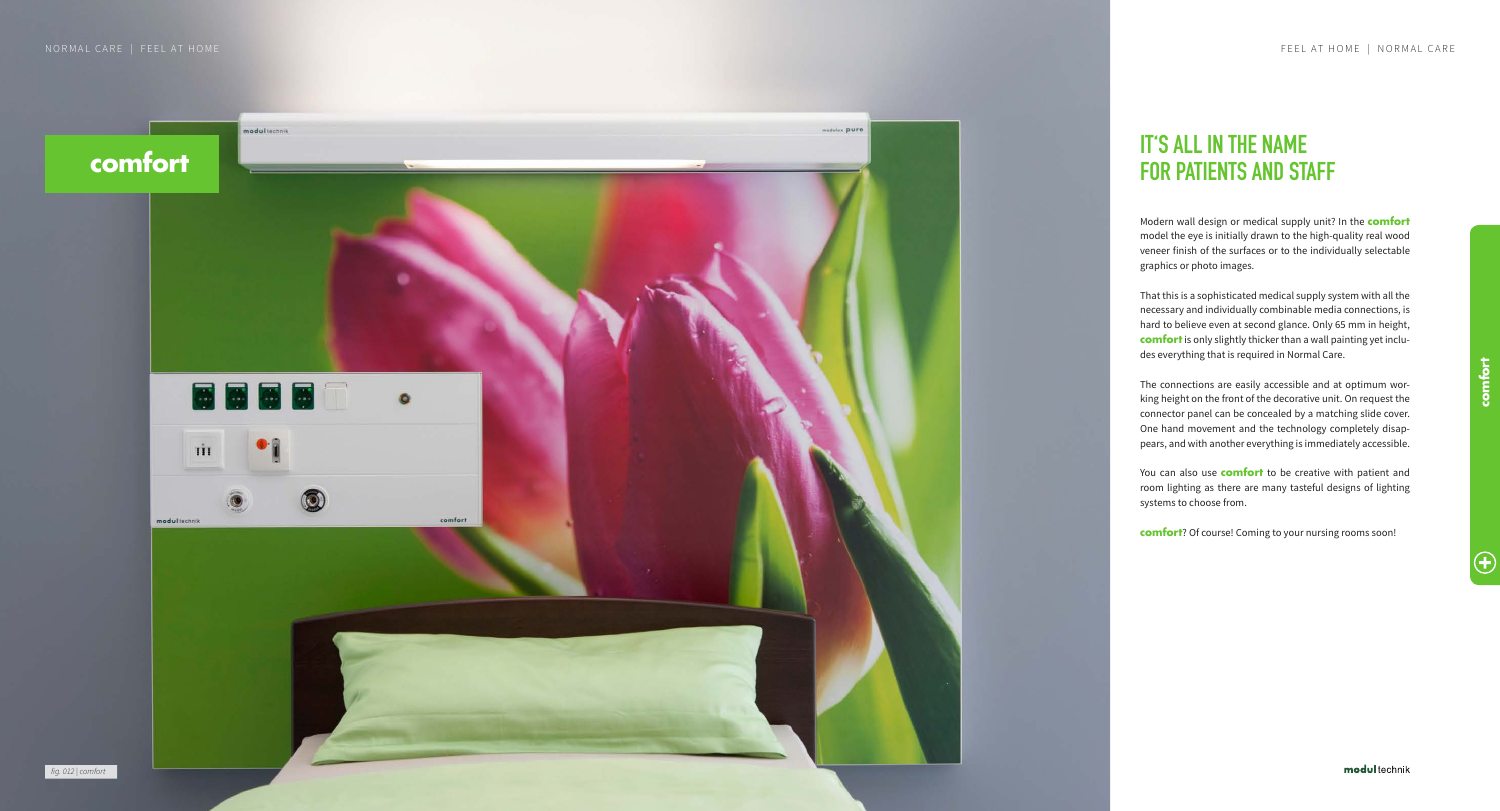modul technik

# **comfort**

# **IT'S ALL IN THE NAME FOR PATIENTS AND STAFF**

 $\left( \mathbf{F}\right)$ 

 $\odot$ 

# **TECHNICAL DATA**

**(country-specific differences possible) Further techncial data and design options on request**

### **Electric specifications**

Nominal voltage: 230 V - 240 V / 50 Hz - continuous operation Protection class: I Protection type: IP 20

## **Operating pressure of medical gas technology** Oxygen: 5 bar Compressed air: 5 bar

## **General information**

Optional equipment rail: Front-mounted Material of optional equipment rail: Stainless steel Number of media channels: One to three Décors: HPL-laminate or melamine resin coating Optional patient lamp Front-mounted

## **EXAMPLE DECORS**